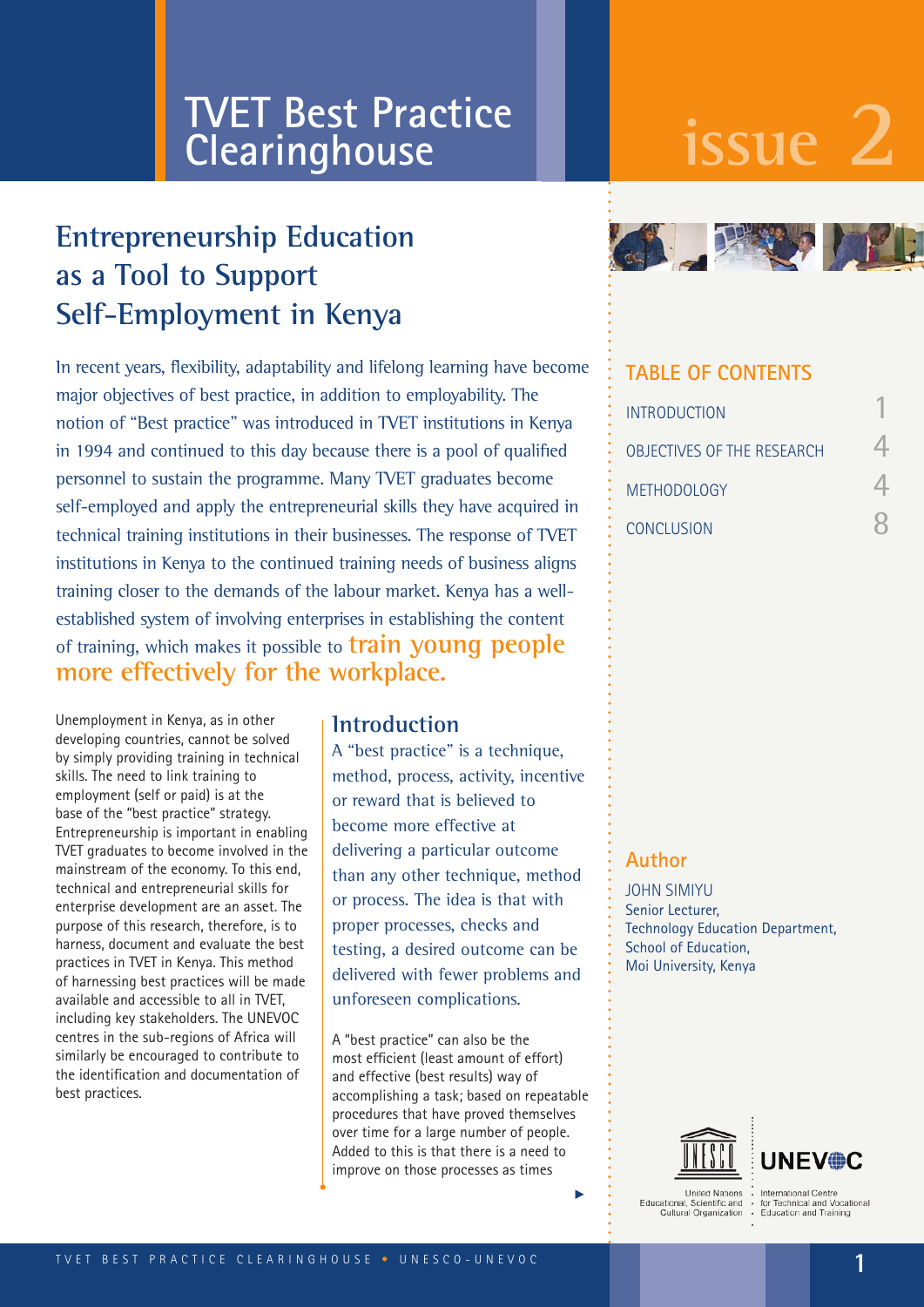### **Acknowledgements**

The TVET Best Practice Project is the result of a decision made by the UNESCO-UNEVOC International Centre for Technical and Vocational Education and Training, to which a large measure of gratitude is due. This publication also benefited from co-operation and financial support from UNESCO-UNEVOC. The author acknowledges with gratitude the willing co-operation and assistance of Chris Chinien, Workforce Development Consulting, Montreal, Canada, and TVET Specialist at the UNESCO-UNEVOC International Centre and Efison Munjanganja, Officer-in-Charge and Head of UNEVOC Networks at the UNESCO-UNEVOC International Centre.

#### u

change and as procedures evolve. One key element in the identification of a best practice is exchange. A best practice in a particular area or field should be exchanged, just like any instructional capital, by any means. This requires some careful evaluation; for example, one person's or country's best practice is not necessarily the best for another person or country, yet it could still present viable lessons to be learned. Furthermore, chasing the wrong best practice can have a negative impact, so the context and the background for a best practice need to be carefully understood in advance.

Aspects of entrepreneurship education that make a difference when incorporated in technical and vocational education and training (TVET) are lumped together under what is called an entrepreneurial culture. The characteristics of an entrepreneurial culture include innovation, foresightedness and persistence, among others. Today, many TVET institutions in Kenya are related to small business centres (SBCs) through which consultancy is given to small-scale entrepreneurs. Many TVET institutions benefit from entrepreneurship in-service programmes introduced by universities and other institutions. The initiative to launch and promote entrepreneurship education in TVET institutions is promising as more young people than ever before now envisage self-employment. Trainees buy tools and

equipment through contracting jobs acquired with the help of instructors and also locate funds to support their training. Graduates of youth polytechnics, for example, form business groups bringing together various disciplines in order to generate funds, such as different construction trades to build houses. Once organized groups are formed and registered, they approach micro-credit financiers such as commercial banks and the Kenya Rural Enterprise Programme to receive sponsorship for their businesses.

Kenya was among the first countries in Africa to introduce aspects of entrepreneurship education in its education and training systems. This has helped to raise awareness among TVET graduates about the demands of the modern employment sector. It was realized that vocational education alone without entrepreneurship would not generate jobs. The rationale was to create awareness in young people's minds of the existence of various options in the world of work. Equally, the new system of education introduced in 1985 had a technical and vocational (coined TIVET—technical, industrial and vocational entrepreneurship training) component to ensure that at the end of each level school-leavers, especially at primary and secondary levels or those who drop out of school for one reason or another, would have sufficient knowledge and skills to enter the labour market,



Craftsman in Kenya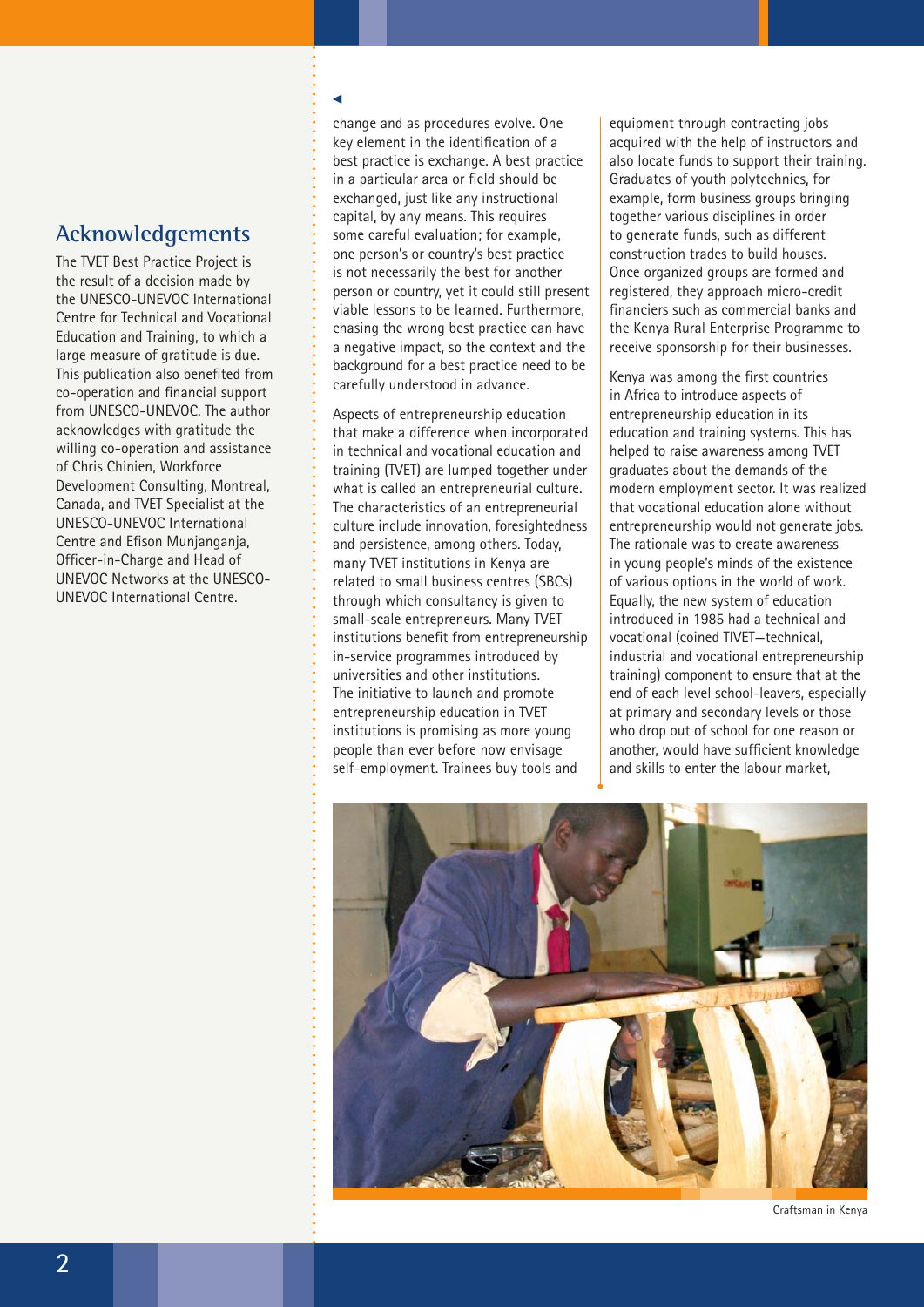| practices related to entrepreneurship training in TVET in Kenya |                                        |                                                                       |                                       |                                        |                            |                                        |  |  |
|-----------------------------------------------------------------|----------------------------------------|-----------------------------------------------------------------------|---------------------------------------|----------------------------------------|----------------------------|----------------------------------------|--|--|
| <b>Target</b><br>populations                                    | Youth<br>boys                          | Youth<br>girls                                                        | <b>Youth with</b><br>special<br>needs | <b>Women</b>                           | Male<br>adults             | <b>Older</b><br>workers                |  |  |
| <b>Policy</b>                                                   | Enhance<br>equity                      | Enhance<br>Enhance<br>Enhance<br>equity<br>access<br>access<br>access |                                       | Enhance                                | Retrain                    |                                        |  |  |
| <b>Financing</b>                                                | Loans/<br>grants                       | Loans/<br>grants                                                      | Grants                                | Loans/<br>grants                       | Loans/grants               | In-house                               |  |  |
| <b>Social</b><br>partners                                       | Private<br>sector/<br>NGO <sub>s</sub> | Private<br>sector/<br><b>NGOs</b>                                     | Private<br>sector/NGOs                | Private<br>sector/<br>NGO <sub>s</sub> | Private<br>sector/NGOs     | Private<br>sector/<br>NGO <sub>s</sub> |  |  |
| <b>Providers</b>                                                | Govt/NGOs                              | Govt/NGOs                                                             | Govt/NGOs                             | Self/NGOs                              | Self/NGOs                  | Industry                               |  |  |
| <b>Delivery</b><br>mechanisms                                   | Theory/<br>practical                   | Theory/<br>practical                                                  | Theory/<br>practical                  | Theory/<br>practical                   | Theory/<br>practical       | Theory/<br>practical                   |  |  |
| <b>Instructor</b><br>competence                                 | <b>Trained</b>                         | <b>Trained</b>                                                        | <b>Trained</b>                        | <b>Trained</b>                         | <b>Trained</b>             | <b>Trained</b>                         |  |  |
| Programme<br>development                                        | <b>KNEC/MOL</b>                        | <b>KNEC/MOL</b>                                                       | <b>KNEC/MOL</b><br>Private            | <b>KNEC/MOL</b><br>Private             | <b>KNEC/MOL</b><br>Private | Industry/<br>private                   |  |  |
| <b>Student</b><br>support                                       | Loans/<br>grants                       | Loans/<br>grants                                                      | Loans/grants                          | Self/NGOs                              | Self/NGOs                  | Industry                               |  |  |
| <b>Training</b><br>methods                                      | Theory/<br>practical                   | Theory/<br>practical                                                  | Theory/<br>practical                  | Theory/<br>practical                   | Theory/<br>practical       | Theory/<br>practical                   |  |  |
| <b>Assessment</b>                                               | CAT/GTT/<br><b>NTE</b>                 | CAT/GTT/<br><b>NTE</b>                                                | CAT/GTT/NTE                           | CAT/GTT/<br><b>NTE</b>                 | CAT/GTT/NTE                | In-house                               |  |  |
| <b>Evaluation</b>                                               | Reports                                | Reports                                                               | Reports                               | Reports                                | Reports                    | Reports                                |  |  |
| Labour market<br>outcomes                                       | Minimal                                | Minimal                                                               | Minimal                               | Minimal                                | Minimal                    | Minimal                                |  |  |
|                                                                 | Employable                             | Employable                                                            | Employable                            | Employable                             | Employable                 | Employable                             |  |  |

**TABLE 1: Conceptual framework for conducting research on best** 

Note: The purpose of the framework is in order to cater for different target populations and various dimensions investigated.

including self-employment. The majority of trainees who have gone through the system to date have started small and medium enterprises. When businesses develop and expand, additional labourmarket demands for TVET emerge, new job opportunities are created, more people get employed and the incidence of poverty declines. Entrepreneurship is one of the guiding principles considered as a major driving force for TVET in Kenya. The related theme of "best practice" is consistent with TVET, industrial and commercial and business partnerships.

Following the UNESCO-UNEVOC Conference on Developing and Reforming TVET in Southern and Eastern Africa held in Maputo, Mozambique, in July 2009, and the Sub-regional Seminar held in Mbabane, Swaziland, in September 2008, legitimate concerns were raised regarding the paucity of best practices for TVET,

particularly in the African region. It was also pointed out that people may not even be aware of existing best practices available and accessible to all those involved in TVET. There was unanimous agreement among the participants regarding the need to encourage the UNEVOC centres to contribute to the identification of best practices. The need to consider developing a best-practices clearing-house was thus identified. Data for the best practices was assembled from practitioners' opinions, policy-makers' reports, scholarly academic reviews and primary empirical research.

Table 1 presents a conceptual framework for conducting research on best practices related to entrepreneurship training in TVET in Kenya. The purpose of the framework is to highlight the different target populations and the various dimensions to be investigated.

# **List of Abbreviations**

| <b>CAT</b>   | Continuous<br>assessment tests                                        |
|--------------|-----------------------------------------------------------------------|
| Govt.        | Government                                                            |
| GTT          | Government trade tests                                                |
| <b>KNEC</b>  | Kenya National<br><b>Examinations Council</b>                         |
| <b>MOL</b>   | Ministry of Labour                                                    |
| NGOs         | Non-governmental<br>organizations                                     |
| <b>NTE</b>   | National technical<br>examinations                                    |
| <b>SBC</b>   | <b>Small Business Centres</b>                                         |
| <b>TIVET</b> | Technical, industrial,<br>vocational and<br>entrepreneurship training |
| <b>TVFT</b>  | Technical and vocational<br>education and training                    |
|              | <b>UNESCO</b> United Nations<br>Educational, Scientific,              |

and Cultural Organization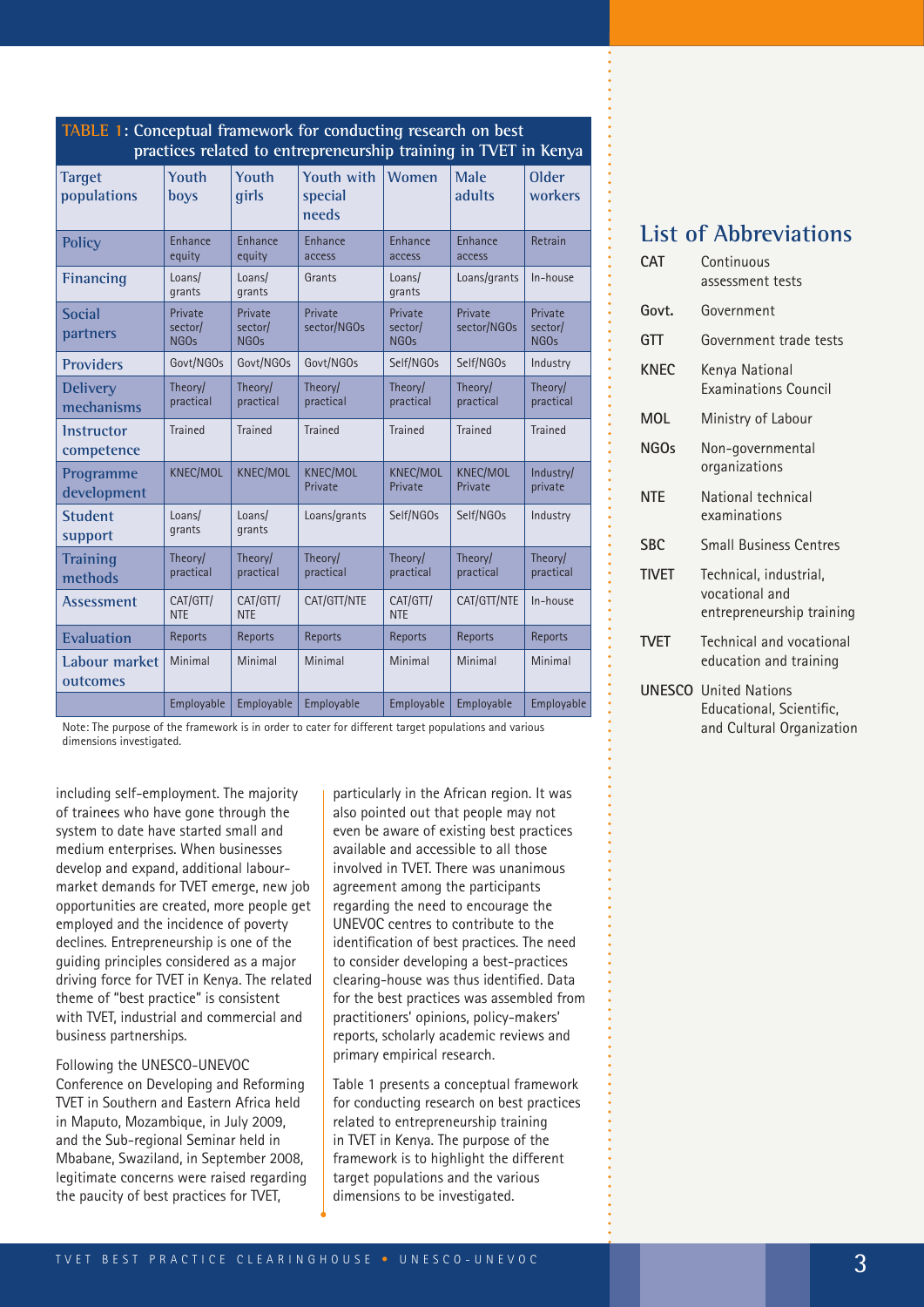## **Objectives of the research**

The objectives of the research were to identify information on existing and pertinent best practices and to document them for the benefit of all stakeholders in TVET:

- **1.** To harness, document and evaluate the best practices in TVET in Kenya.
- **2.** To make the best practices available and accessible to all in TVET, including key TVET stakeholders.
- **3.** To encourage the UNEVOC centres in the sub-regions of Africa to contribute to the identification of best practices.

### **Methodology**

A literature review was conducted, including the Internet, library searches and information from key informants on best practices and innovations in knowledge management and transfer.

The outcome resulting from this research is that, although it is arguable that entrepreneurship lies in cultures, education is often believed to be a key instrument in fostering an entrepreneurial spirit among young people. Hence, many countries, regardless of their level of development, have introduced entrepreneurship education in their education and training systems. The approach chosen varies from country to country. Sometimes programmes on entrepreneurship/enterprise education are introduced at a very early age in basic education. The rationale here is to create awareness in children's minds of the existence of various options in the world of work. English-speaking countries are much more advanced in this direction, as illustrated by cases such as Starting and Managing Your Own Business, the Automotive Trades Training College, Spring's College with the conversion of Far East Rand Hospital as a centre for

enterprise development, and the Informal Sector Training and Resource Network (ISTARN) for increasing employment opportunities, including self-employment for Botswana, South Africa and Zimbabwe respectively. Another "best practice" is Botswana's initiative of integrating HIV/AIDS education in TVET programmes (<www.bota.org.bw/index.shtml>).

The government policy framework on the Entrepreneurship Investment Programme intends to enhance skills development for increased productivity in order to stimulate economic growth and employment creation. The investment programme is managed by a steering committee under the chairmanship of the Director of Technical Education. The government continues to support the investment programme in entrepreneurship. For example, the investment programme over a five-year period is shown in Table 2.



Kenya, female students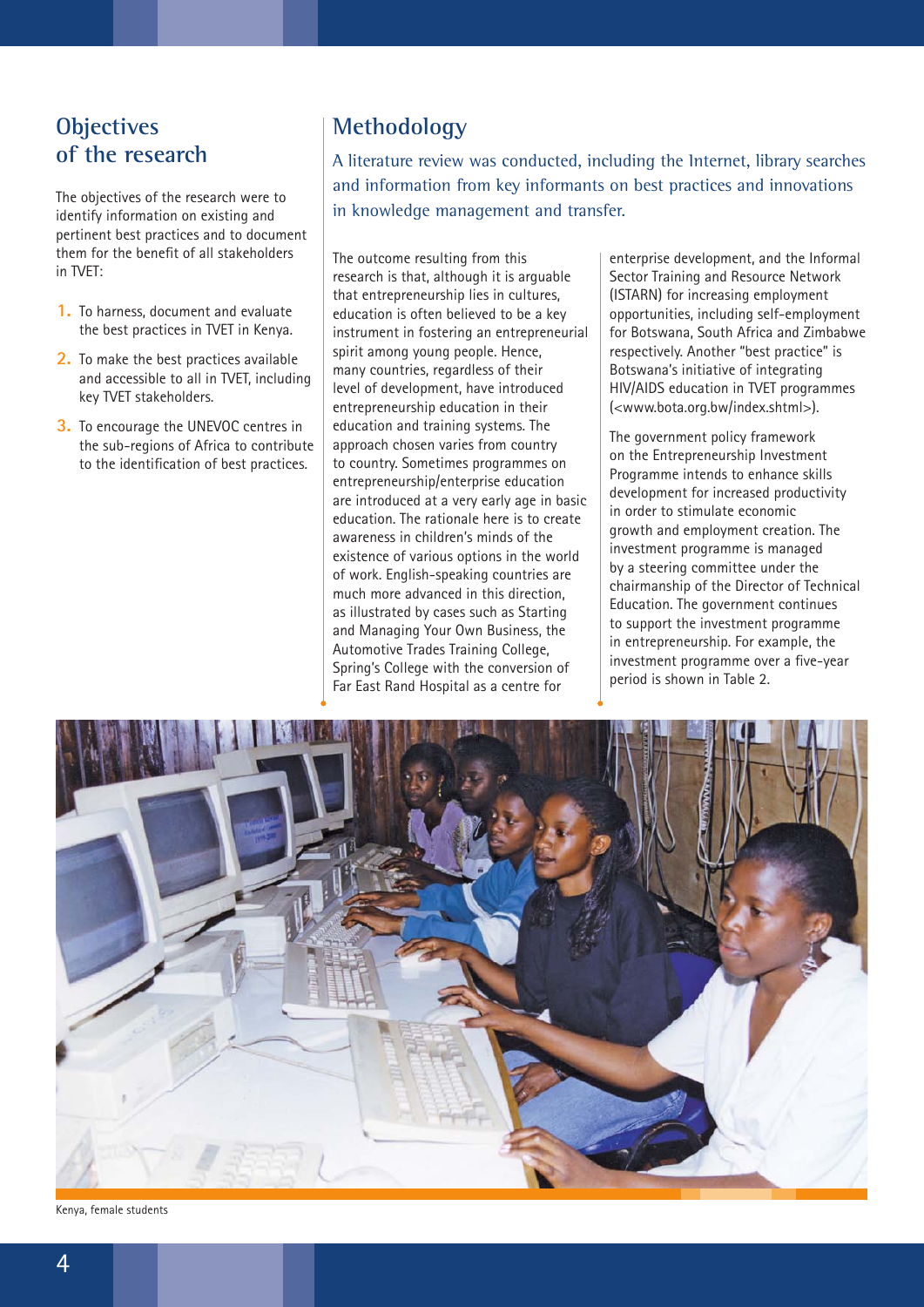Because of entrepreneurship initiatives, over 40% of TVET graduates in primary and secondary schools who have passed through the training become selfemployed and over 20% of those who enter salaried employment also start their own businesses, hence creating jobs for others. The most popular trades are carpentry and joinery, masonry, electricity, electronics, automotive mechanics, automotive-electric, tailoring, signwriting and dress-making, among others. This initiative has reduced the number of educated but unemployed graduates and enhanced the status and attractiveness of TVET. Furthermore, more young people than ever before envisage selfemployment. This is because the prospects for employment creation in Kenya have become limited due to the sluggish annual real growth-rate that has remained at 2% during the last two decades. Poor economic performance has led to rising poverty levels.

Kenya has also experienced high population growth where approximately 40% of the total population lies within the primary and secondary education age bracket. This has implications on the provision of education and training with respect to services and employment opportunities. The formal sector has not met the challenges of employment creation. Growth in wage employment decreased from 2.1% in 1988 to *negative* 2% in 2008. About 500,000 young people join the labour force each year following national initiatives for free primary education, among other factors. A number of African countries that have had similar experiences in their economies may replicate this best practice.

Entrepreneurship was integrated into TVET education and training as part of the curriculum so that trainees could be taught business techniques, such as costing, pricing, preparing financial statements, keeping business records, marketing, preparing business plans and the like. This knowledge has helped practitioners manage their businesses, including managing the loans acquired from financiers.

The response of TVET institutions in Kenya to the continued training needs of business enterprises brings training closer

#### **TABLE 2: Total cost for the Entrepreneurship Investment Programme for a five-year period (millions of shillings)1**

| a live-year period (millions of smillings)                                                      |         |                |         |         |         |              |  |
|-------------------------------------------------------------------------------------------------|---------|----------------|---------|---------|---------|--------------|--|
| <b>Investment</b><br>programme                                                                  | 2005/06 | 2006/07        | 2007/08 | 2008/09 | 2009/10 | <b>Total</b> |  |
| Development of<br>a National Skills<br><b>Strategy</b>                                          | 100     | 85             |         |         |         | 185          |  |
| Revitalizing artisan<br>programmes                                                              | 20      | 75             | 200     | 200     | 200     | 695          |  |
| <b>Enhancing access</b><br>and quality<br>in centres of<br>excellence                           | 50      | 50             | 350     | 350     | 350     | 1,150        |  |
| Skills enhancement<br>for automation<br>and computer<br>integration                             | 40      | 45             | 50      | 50      | 55      | 240          |  |
| <b>Bursary awards</b>                                                                           | 50      | 75             | 100     | 125     | 125     | 475          |  |
| Industrial incubators<br>(previously technology<br>development transfer<br>for self-employment) | 20      | 75             | 105     | 115     | 125     | 440          |  |
| <b>Equipment</b>                                                                                | 185     | $\overline{0}$ |         |         |         | 185          |  |
| <b>Total</b>                                                                                    | 465     | 405            | 805     | 840     | 855     | 3,370        |  |

1 100 Kenya shillings are equivalent to US\$1.25 (July 2010)

to the demands of the labour market. Kenya has a well-established system of involving enterprises in determining the content of training so as to make the training that young people receive more pertinent for the workplace. Unemployment in Kenya cannot be solved by training in technical skills alone. The need to link training to employment (self or paid) is at the base of the best practice and strategy. Entrepreneurship is important in enabling TVET graduates to become involved in the mainstream of the economy. Technical and entrepreneurial skills for enterprise development are thus an asset.

The following were involved in the identification of the best practices:

- **>** The Government of Kenya through the then Ministry of Science and Technology.
- **>** The Kenya Institute of Education (KIE) responsible for developing the curriculum for education and training in Kenya.
- **>** Industry.

**>** Other stakeholders include TVET trainers and researchers, NGOs, policy-makers, the Kenya Federation of Employers, the Kenya Association of Manufacturers and the Central Organization of Trade Unions.

Rigour in the measurement of the results of best practices is achieved through performance indicators in the sector-wide approach programme (SWAP) and the inspectorate wing and Quality Assurance Department of the Ministry of Higher Education, Science and Technology. These units conduct regular and annual auditing and the preparation of reports from baseline surveys regarding best practice. The Kenya Education Sector Support Programme (KESSP) is the basis upon which the government, individuals, communities, the private sector, NGOs and development partners jointly support the education and training sector. KESSP has an inbuilt comprehensive monitoring and evaluation plan with field-level officers and management bodies.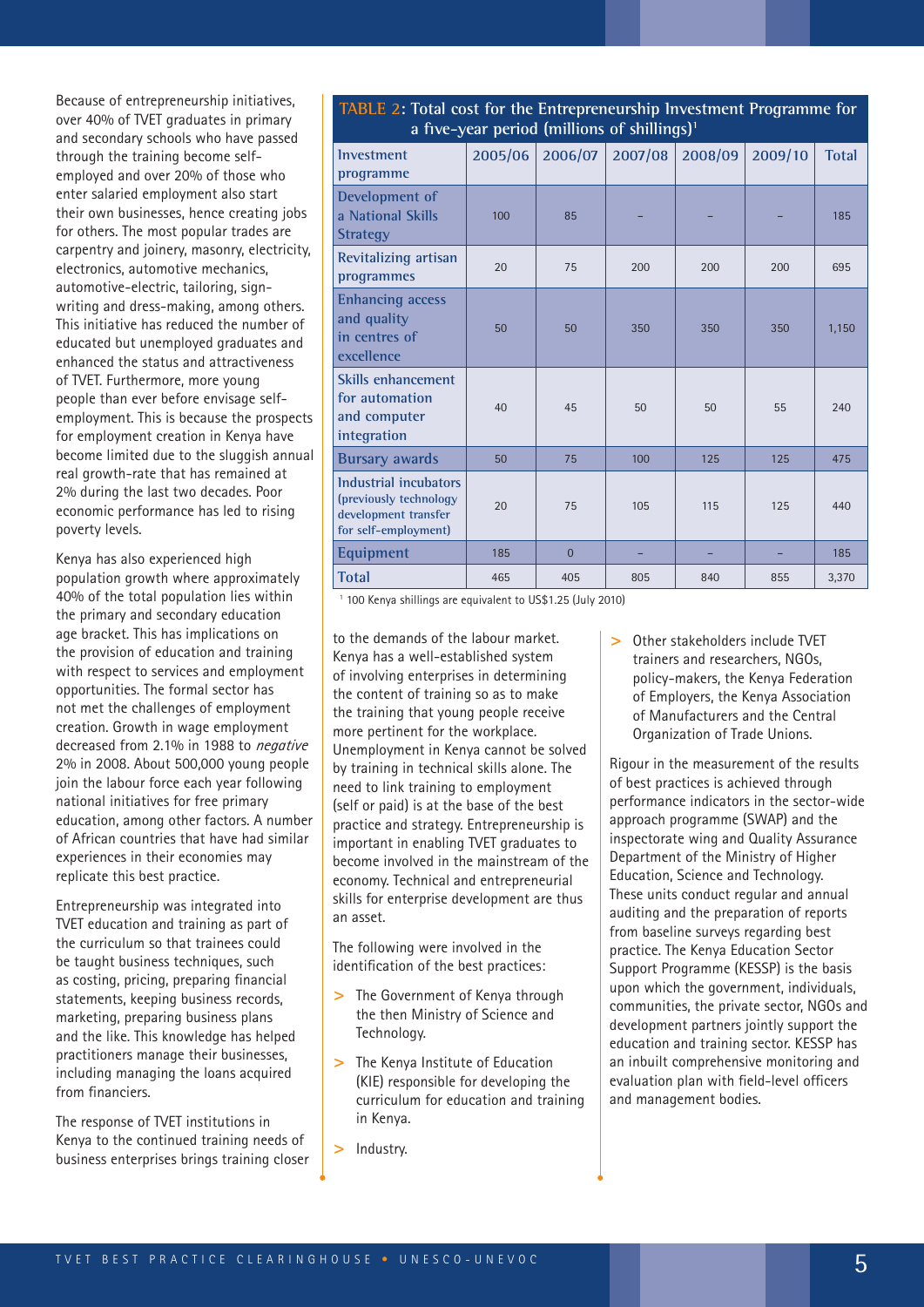The inspectorate and quality assurance reports are measured against the performance indicators and means of verification stipulated in the log-frame provided. The reporting of the evidence was carried out by quality assurance officers in the Ministry of Higher Education, Science and Technology and researchers in TVET.

The media used for reporting the best practice were conferences, seminars and workshop papers and reports in TVET. The source of the best practice was the Ministry of Education, Science and Technology. Full bibliographical citation(s) of best practices can be found in the following citations:

**>** UNESCO (2002). *Revisiting technical and vocational education and training in sub-Saharan Africa*. Paris: UNESCO.

- **>** Republic of Kenya (2005). *Kenya Education Sector Support Programme: delivering quality education and training*. Nairobi: Government Printer.
- **>** Republic of Kenya (2005). *Sessional paper no. <sup>1</sup>*, 2005. Nairobi: Government Printer.
- **>** Simiyu, J. (2004). *Technology, entrepreneurship and education: African development perspective*. (A paper presented to the International Conference of the Association of Third World Studies, Baraton University, Kenya, 12–14 September 2004).

Publications, including some by UNESCO and IIEP, reporting studies carried out in sub-Saharan Africa and other series have given vivid accounts of this initiative from Kenya, as in other African countries. Various African countries have emulated

the success stories in TVET in Kenya in general and entrepreneurship education in particular, especially the one embedded in the informal sector, commonly called *Jua Kali*.

The potential benefits of best practices for TVET include:

- **>** The employability (both self and salaried) of graduates improved;
- **>** Partnerships with the private sector and industry enhanced;
- **>** Publicity and marketability of TVET programmes improved;
- **>** The status of TVET enhanced.



Woman exporter in Kenya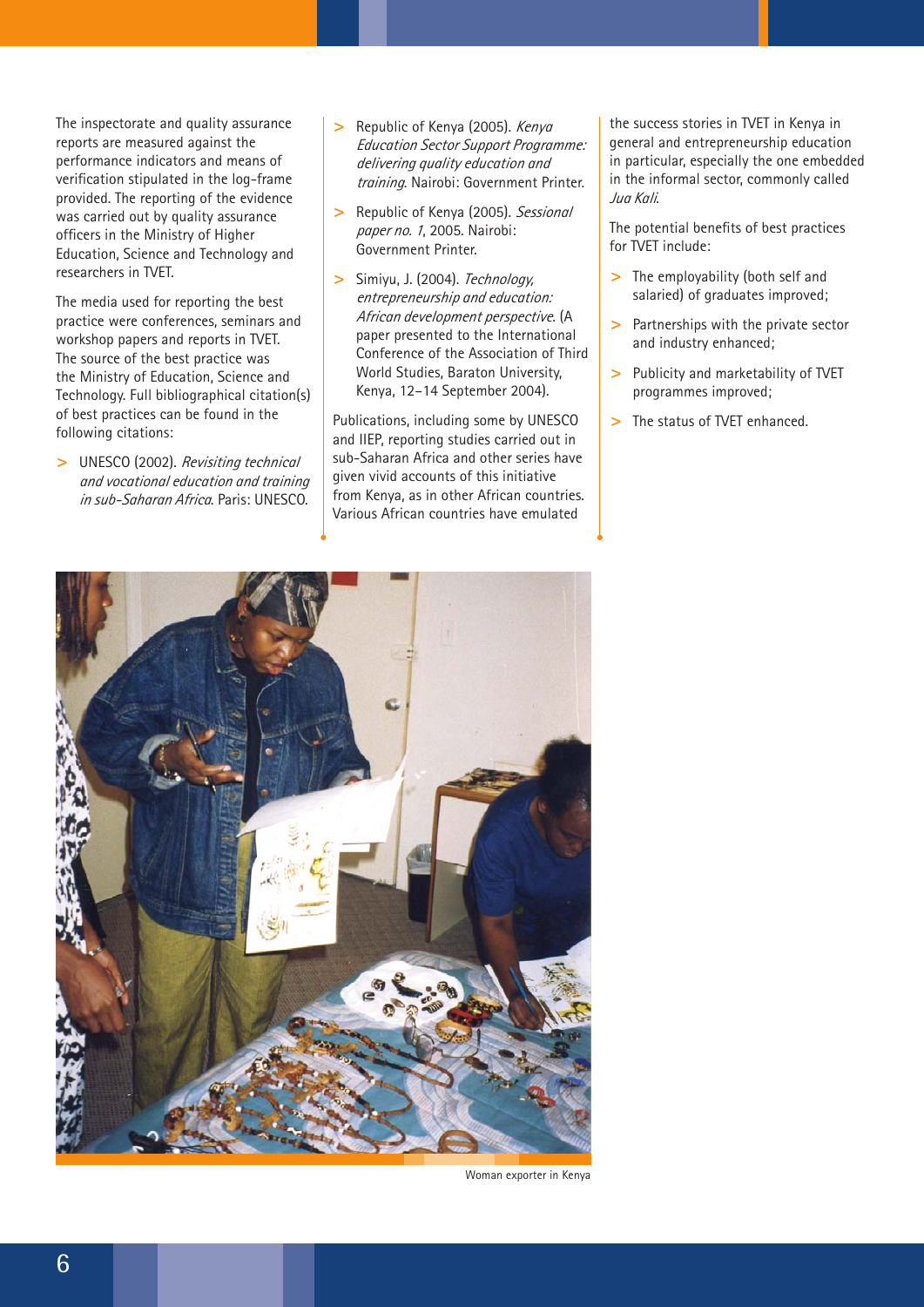## **Bibliography**

Republic of Kenya (2005a). *Sessional paper no. 1: a policy framework for education, training and research*. Nairobi: Government Printer.

Republic of Kenya (2005b). *Kenya Education Sector Support Programme 2005-2010: delivering quality education and training to all Kenyans*. Nairobi: Government Printer.

Feldmann, R.L.; Shull, F.; Shaw, A. (2007). Decision support for best practices: lessons learned on bridging the gap between research and applied practice. *Defense acquisition review journal*, vol. 14, no. 1, pp. 234–246.

United States Department of Health; United States Department of Health & Human Service (2008). *How to develop success stories*. Atlanta, GA: Division of Adolescent and School Health.